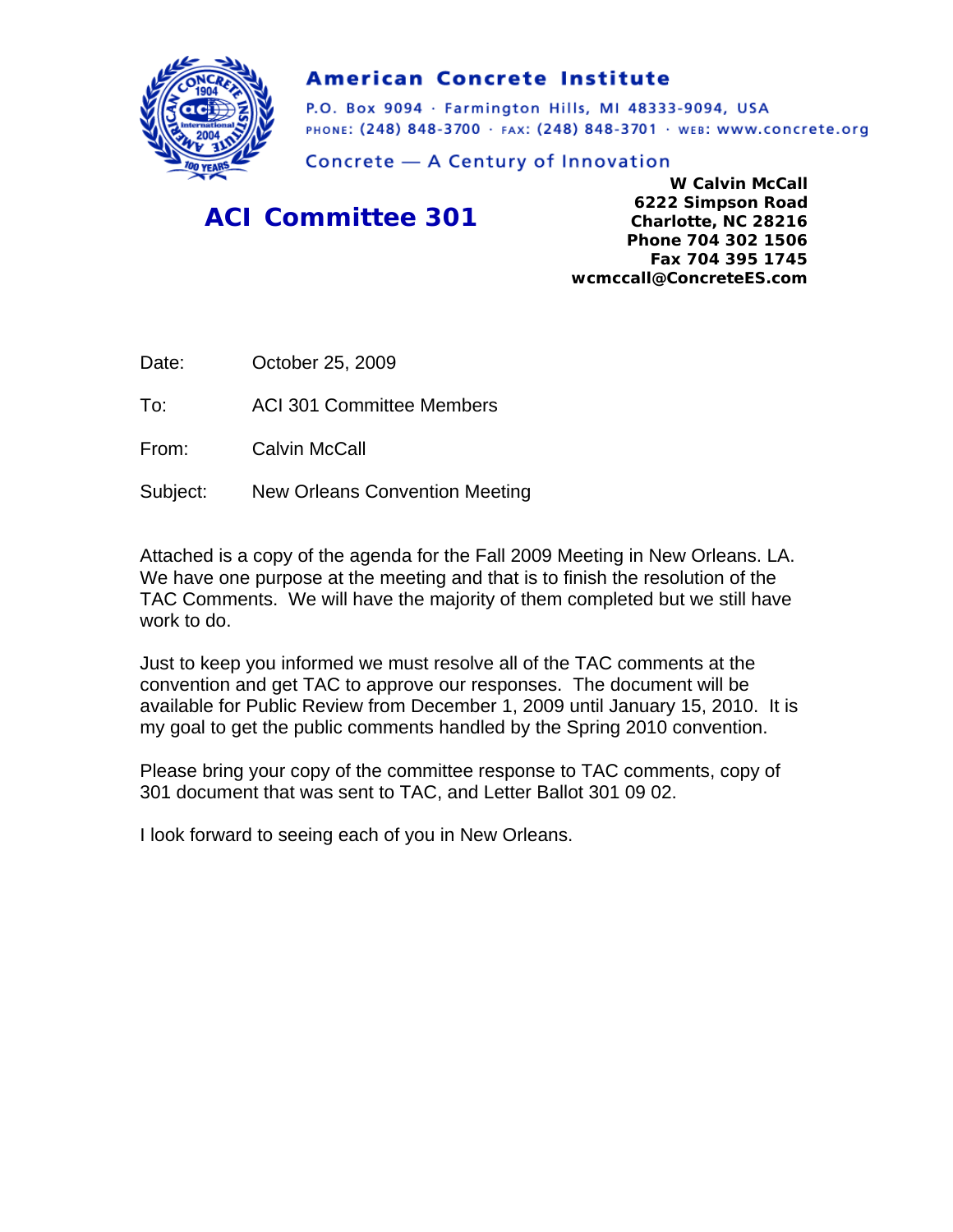## **ACI 301 - Specifications for Structural Concrete Agenda**

| Saturday, November 7, 2009 | $1:00$ PM $-6:00$ PM   | Salon $E \mid$ |
|----------------------------|------------------------|----------------|
| Sunday, November 8, 2009   | $8:30$ AM $-$ 12:00 PM | La Galerie 5   |
| Monday, November 9, 2009   | $10:30$ AM $-6:30$ PM  | Studio 7       |

- 1. Call to Order
- 2. Introduction of Members
- 3. Announcements
	- a) Next meeting–March  $21^{st}$  through  $26^{th}$ , 2010 in Chicago, IL
	- b) Changes in membership
	- c) Roster update
	- d) Web site
	- e) Other Announcements
- 4. Convention Goals
	- a) TAC Comments
- 5. Subcommittee Reports:
	- a) 301 A General Requirements, Definitions, and Tolerances
	- b) 301 B Formwork and Reinforcement
	- c) 301 C Concrete Mixtures, Handling, Placing, Consolidating, and Curing
	- d) 301 D Lightweight and Massive Concrete
	- e) 301 E Prestressed Concrete
	- f) 301 F Precast Concrete Panels
	- g) 301 G Shrinkage Compensating Concrete and Industrial Floor Slabs
	- h) 301 H Tilt-Up Construction and Architectural Concrete
- 6. Old Business
- 7. New Business
- 8. Adjourn